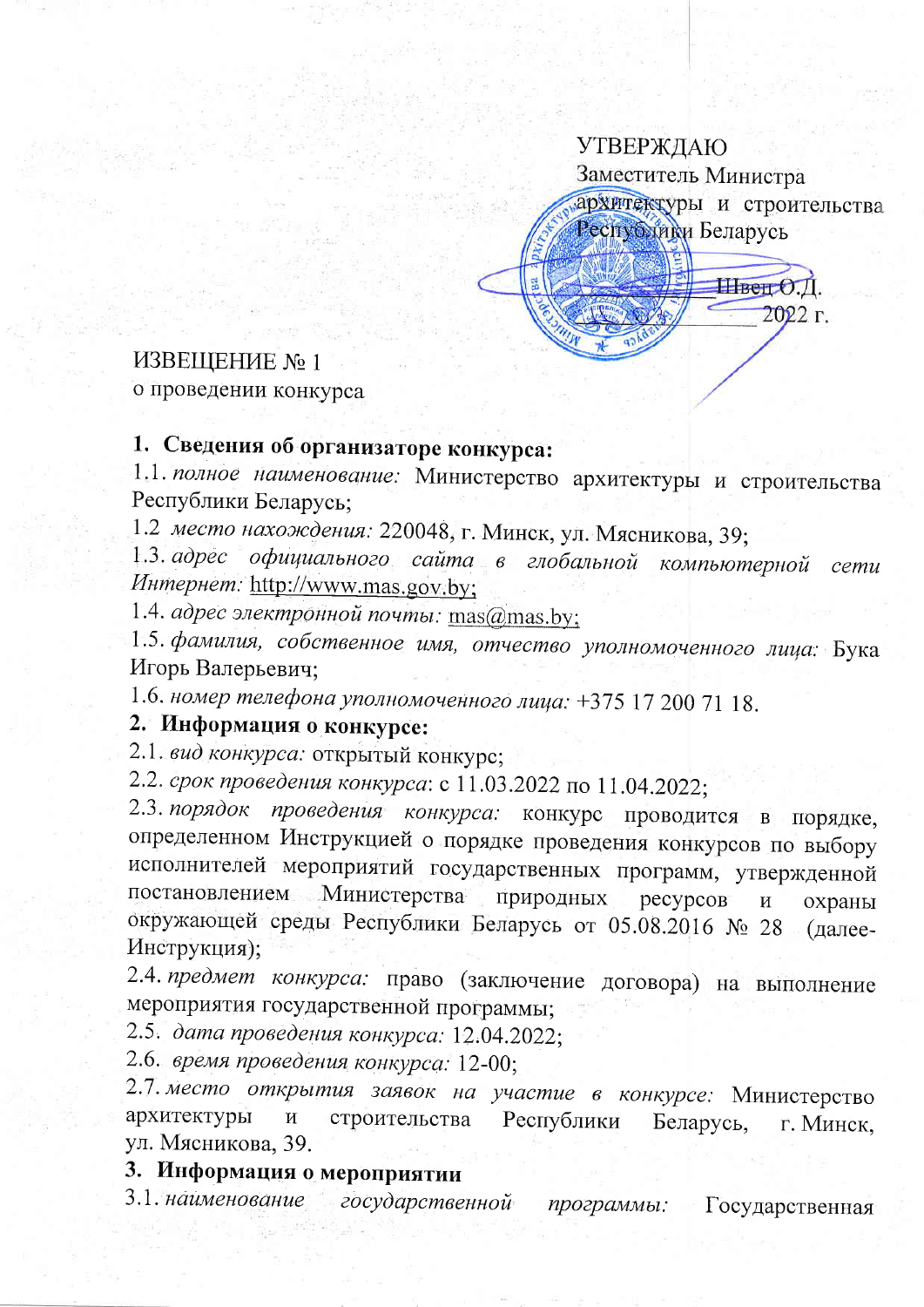программа «Охрана окружающей среды и устойчивое использование природных ресурсов» на 2021-2025 годы, утвержденная постановлением Совета Министров Республики от 19.02.2021 № 99;

3.2. наименование подпрограммы: подпрограмма 1 « Недра Беларуси»;

3.3. наименование мероприятия: «Поиск, оценка, предварительная разведка и подготовка к промышленному освоению новых месторождений строительных материалов и других видов нерудного сырья».

Информация  $\overline{4}$ . условиях выполнения  $\overline{\mathbf{0}}$ мероприятия государственной программы:

4.1. ориентировочные сроки выполнения мероприятия: апрель 2022 г. декабрь 2022 г.

4.2. результаты от выполнения мероприятия для организатора конкурса:

- детальная разведка месторождения кварцевых песков «Круговецкое» Добрушского района Гомельской области;

- подсчет запасов по результатам детальной разведки произвести с учетом разработанных постоянных кондиций представлением  $\mathbf{C}$ материалов на экспертизу РКЗ;

- требуемое количество запасов - фактическое по результатам детальной разведки;

4.3. ориентировочный размер средств из соответствующего источника финансирования, предоставляемых исполнителю мероприятия  $Ha$ выполнение мероприятия: 199 514,00 (сто девяносто девять тысяч пятьсот четырнадцать рублей, 00 копеек);

4.4. условия оплаты услуг: ежеквартально по факту оказания услуг на основании актов выполненных работ;

5. Информация об определении участника конкурса, выигравшего конкурс:

5.1. перечень критериев определения участника конкурса, выигравшего конкурс, и их описание; способ оценки критериев определения участника конкурса, выигравшего конкурс:

| $N_2$ | Описание критериев определения<br>участника, выигравшего конкурс                                                                                                                                                                                                                      | Способ<br>оценки<br>критериев<br>определения<br>участника,<br>выигравшего конкурс                                                                                                                            |
|-------|---------------------------------------------------------------------------------------------------------------------------------------------------------------------------------------------------------------------------------------------------------------------------------------|--------------------------------------------------------------------------------------------------------------------------------------------------------------------------------------------------------------|
|       |                                                                                                                                                                                                                                                                                       |                                                                                                                                                                                                              |
|       | Наличие у участника конкурса в штате не<br>$m$ ehee $1$<br>специалиста, имеющего<br>опыт<br>составления отчетов по<br>поискам<br>$-\mathbf{H}$<br>разведке месторождений<br>кварцевых<br>песков<br>перечень работ и<br>состав<br>ответственных исполнителей<br>за<br>последние 8 лет) | Оценка<br>производится<br>бальной  <br>$\Pi$ O<br>системе.<br>При выполнении<br>базового<br>условия<br>$10$ баллов, За<br>$\overline{\phantom{0}}$<br>каждого<br>дополнительного специалиста -<br>$+1$ балл. |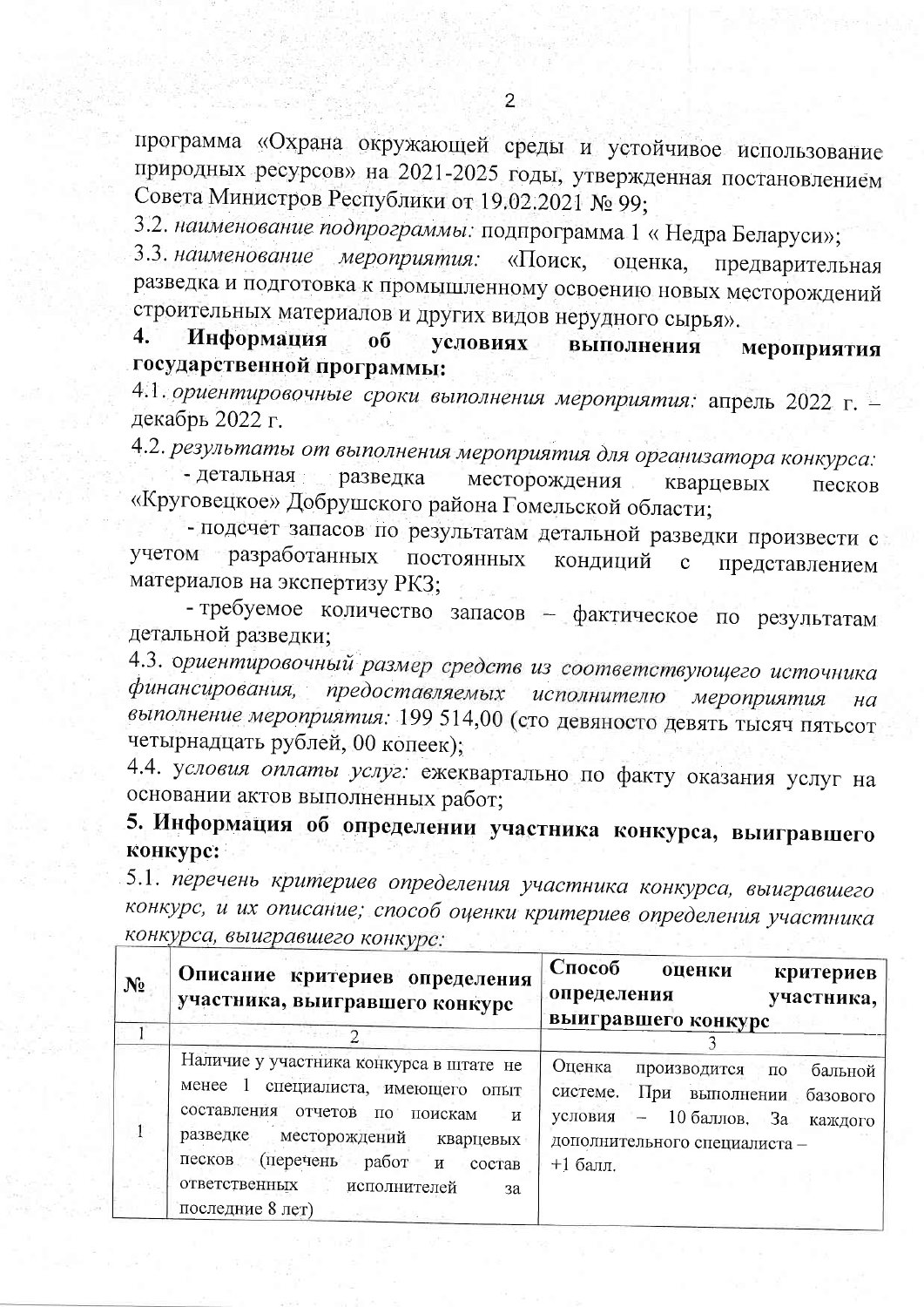| 2              | Наличие у участника конкурса<br>специализированного<br>бурового<br>оборудования, в том числе лабораторного                                                                                                                                                      | Оценка производится<br>по бальной<br>системе.<br>При выполнении базового условия - 10<br>баллов<br>За каждую дополнительную единицу -<br>$+1$ балл.                |
|----------------|-----------------------------------------------------------------------------------------------------------------------------------------------------------------------------------------------------------------------------------------------------------------|--------------------------------------------------------------------------------------------------------------------------------------------------------------------|
| 3              | Наличие у участника конкурса перечня<br>работ (отчетов) за последние 5 лет по<br>производству геологоразведочных работ и<br>утверждению запасов<br>полезных<br>ископаемых в РКЗ для создания<br>И<br>расширения сырьевых баз предприятий<br>Рёспублики Беларусь | Оценка производится по бальной<br>системе.<br>При выполнении базового условия -<br>10 баллов.<br>За каждый отчет по кварцевым пескам<br>+5 баллов                  |
| $\overline{4}$ | Цена конкурсного предложения                                                                                                                                                                                                                                    | При цене больше ориентировочной - 0<br>баллов.<br>При цене равной ориентировочной - 1<br>балл.<br>При минимальной цене - 10 баллов.<br>При прочей цене - 5 баллов. |
| 5              | Условия платежа                                                                                                                                                                                                                                                 | Ежемесячно по факту выполненных<br>работ - 10 баллов.<br>При прочих условиях - 0 баллов.                                                                           |

5.2. способ оценки критериев определения участника конкурса, выигравшего конкурс: по наибольшей сумме баллов;

5.3. формула способа оценки критериев определения участника конкурса, выигравшего конкурс: сумма баллов.

6. Перечень условий, включаемых в договор на **ВЫПОЛНЕНИЕ** мероприятия:

6.1. объем выполнения мероприятия: в полном объеме;

6.2. сроки выполнения мероприятия: ориентировочные сроки выполнения; 6.3. источник финансирования: средства республиканского бюджета;

финансирования: размер ориентировочный размер средств **ИЗ** соответствующего источника финансирования, предоставляемых исполнителю мероприятия на выполнение мероприятия 199 514,00 (сто девяносто девять тысяч пятьсот четырнадцать рублей, 00 копеек);

сроки финансирования мероприятия: апрель 2022 г. - декабрь 2022 г.;

6.4. результат выполнения мероприятия для организатора конкурса: определен пунктом 4.2:

6.5. перечень условий (требований) к качеству выполнения мероприятия: организации, выполняющие геологоразведочные работы, участвующие в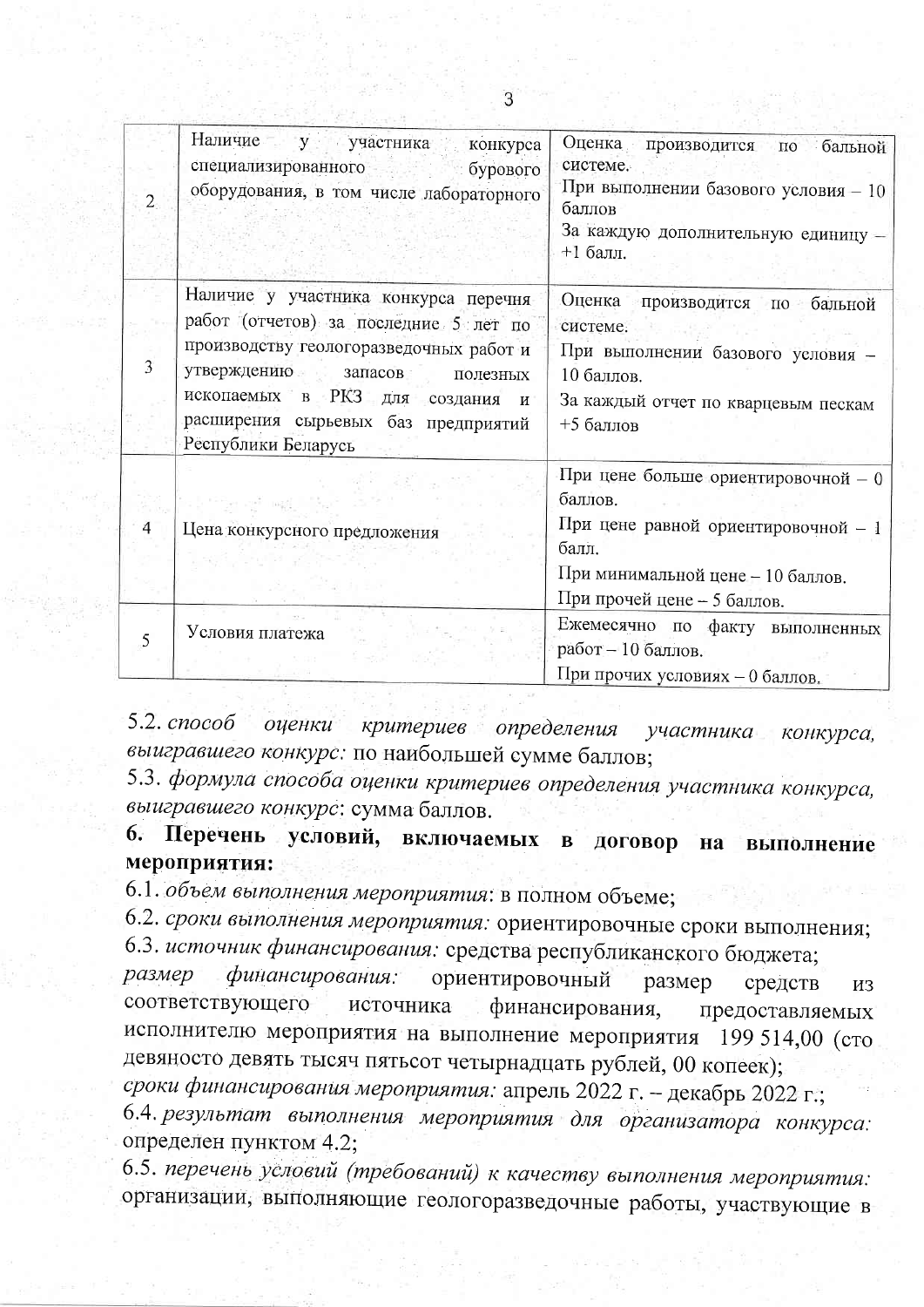конкурсе, обязаны выполнить работы собственными силами и иметь опыт геологоразведочных работ, составлению проведения геологических отчетов для утверждения запасов кварцевых песков;

6.6. порядок и сроки приемки результата выполнения мероприятия: по завершении работы в 2022 году, Исполнитель направляет Заказчику не позднее 20 декабря 2022 г.:

акт приемки-сдачи полученных результатов выполненных работ (этапа);

документированной комплект информации, предусмотренной договором и оформленный отчетом.

Заказчик в течение 5 рабочих дней со дня получения акта приемкисдачи работы и отчетных документов обязан направить Исполнителю подписанный акт приемки-сдачи полученных результатов выполненных работ (этапа) либо мотивированный отказ от приемки.

В случае мотивированного отказа Заказчика от приемки работ сторонами составляется двусторонний акт с перечнем необходимых доработок и сроков их выполнения.

6.7. показатели деятельности исполнителя мероприятия, направленной на достижение целевых показателей (название показателей и их значение):

- проведение детальной разведки месторождения кварцевых песков «Круговецкое» Добрушского района Гомельской области;

- аналитические исследования: физико-механических свойств интервально и по среднему (гранулометрический состав, однородность, глинистая составляющая и т.д.), химический анализ стекольных песков интервально и по среднему (SiO<sub>2</sub>, Fe<sub>2</sub>O<sub>3</sub>, Al<sub>2</sub>O<sub>3</sub>, редкоземельные металлы, СаО, MgO) в лаборатории исполнителя;

- подсчет запасов по результатам детальной разведки с учетом разработанных постоянных кондиций с представлением материалов на экспертизу РКЗ;

- выполнение технологических испытаний на стекольные  $\mathbf{M}$ формовочные пески;

- составление геологического отчета с подсчетом запасов И заключением по качеству и количеству кварцевых песков (формовочных в том числе стекольных) на разведанном участке, необходимый графический материал - 2 экз.

6.8. обязательство исполнителя мероприятия по возврату бюджетных средств, использованных не по целевому назначению или использованных с нарушением бюджетного или иного законодательства: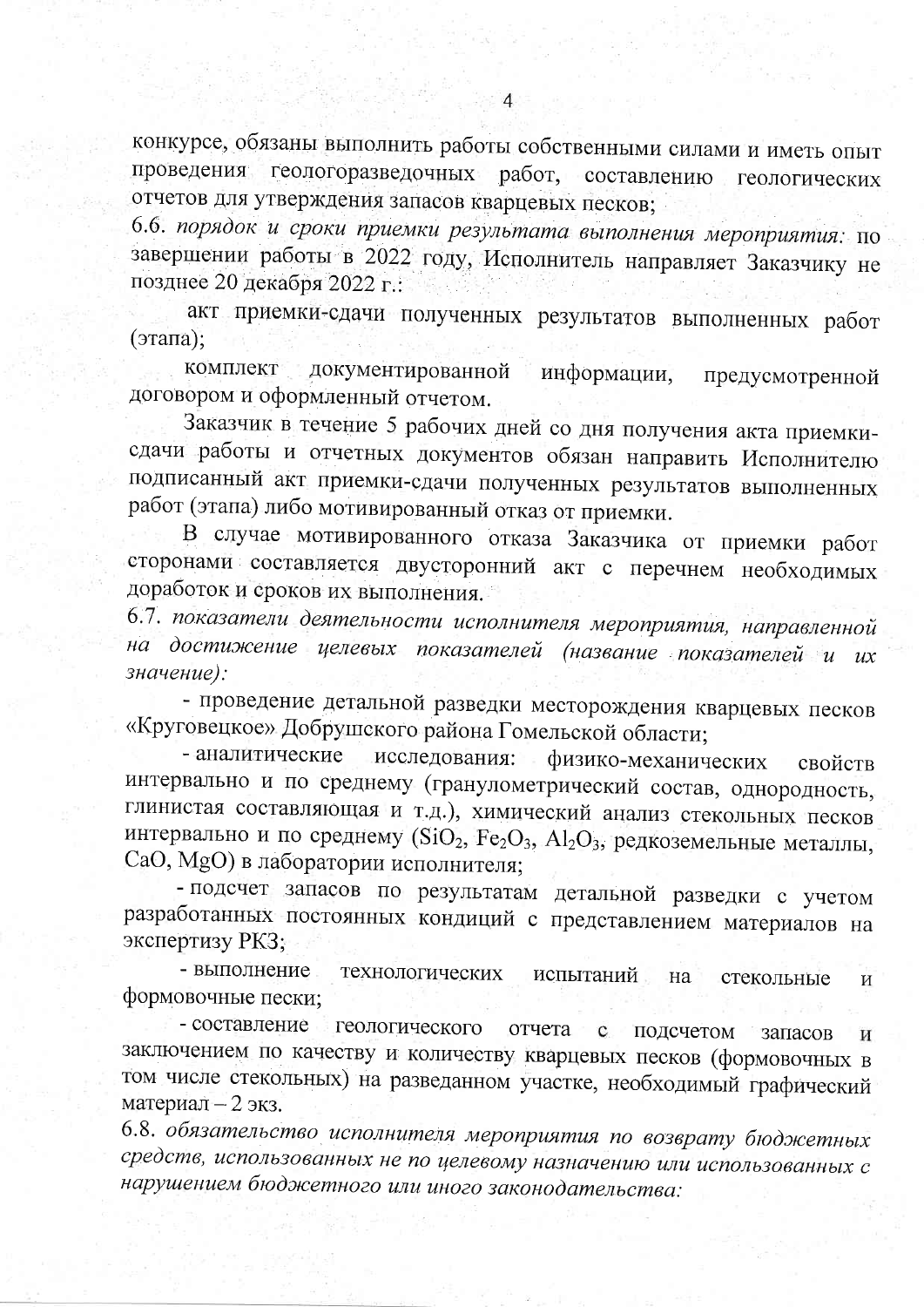исполнитель несет ответственность за достоверность представленных сведений, целевое использование полученных средств, достоверность объемов фактически выполненных работ, правильность расчетов и определение суммы освоенных средств;

исполнитель обязан возвратить бюджетные средства. использованные не по целевому назначению или использованные с нарушением бюджетного законодательства;

6.9. меры ответственности, в том числе:

за несвоевременность (нарушение сроков) выполнения мероприятия;

условий (требований) к качеству нарушение за выполнения мероприятия;

за недостижение показателей деятельности исполнителя мероприятия, направленной на достижение целевых показателей;

неэффективное за использование бюджетных средств на осуществление мероприятия;

несвоевременную  $3a$  $\mathbf{M}$  $(MJ)$ некачественную реализацию мероприятия. недостижение показателей деятельности Исполнителя мероприятия, также неэффективного использования бюджетных средств на осуществление мероприятия Исполнитель уплачивает неустойку (пеню) в размере 0,2 процентов от стоимости работ на осуществление указанного мероприятия.

### 7. Сведения об оформлении участия в конкурсе:

7.1. Юридическое лицо, индивидуальный предприниматель заявляют о своем участии в конкурсе посредством подачи организатору конкурса заявки на участие в конкурсе, составленной  $\overline{B}$ соответствии  $\mathbf{c}$ требованиями, установленными пунктами 18-20 Инструкции;

7.2. Место (почтовый адрес) приема заявок на участие в конкурсе: 220048, г. Минск, ул. Мясникова, 39;

7.3. дата и время конечного срока приема заявок на участие в конкурсе: 11.04.2021, 18.00:

7.4. перечень документов, прилагаемых к заявлению на участие в конкурсе: документы, указанные в пункте 10 настоящего извещения о проведении конкурса.

# 8. Срок для отказа от конкурса организатором конкурса:

Организатор конкурса вправе отказаться от проведения конкурса  $\mathbf{B}$ течение первой половины срока, установленного  $\bf{B}$ извещении  $\Omega$ проведении конкурса для приема заявок на участие в конкурсе.

## 9. Срок для заключения договора на выполнение мероприятия:

9.1. срок для направления организатором конкурса участнику конкурса, выигравшему трех экземпляров договора на выполнение конкурс, мероприятия, составленного организатором конкурса по результатам